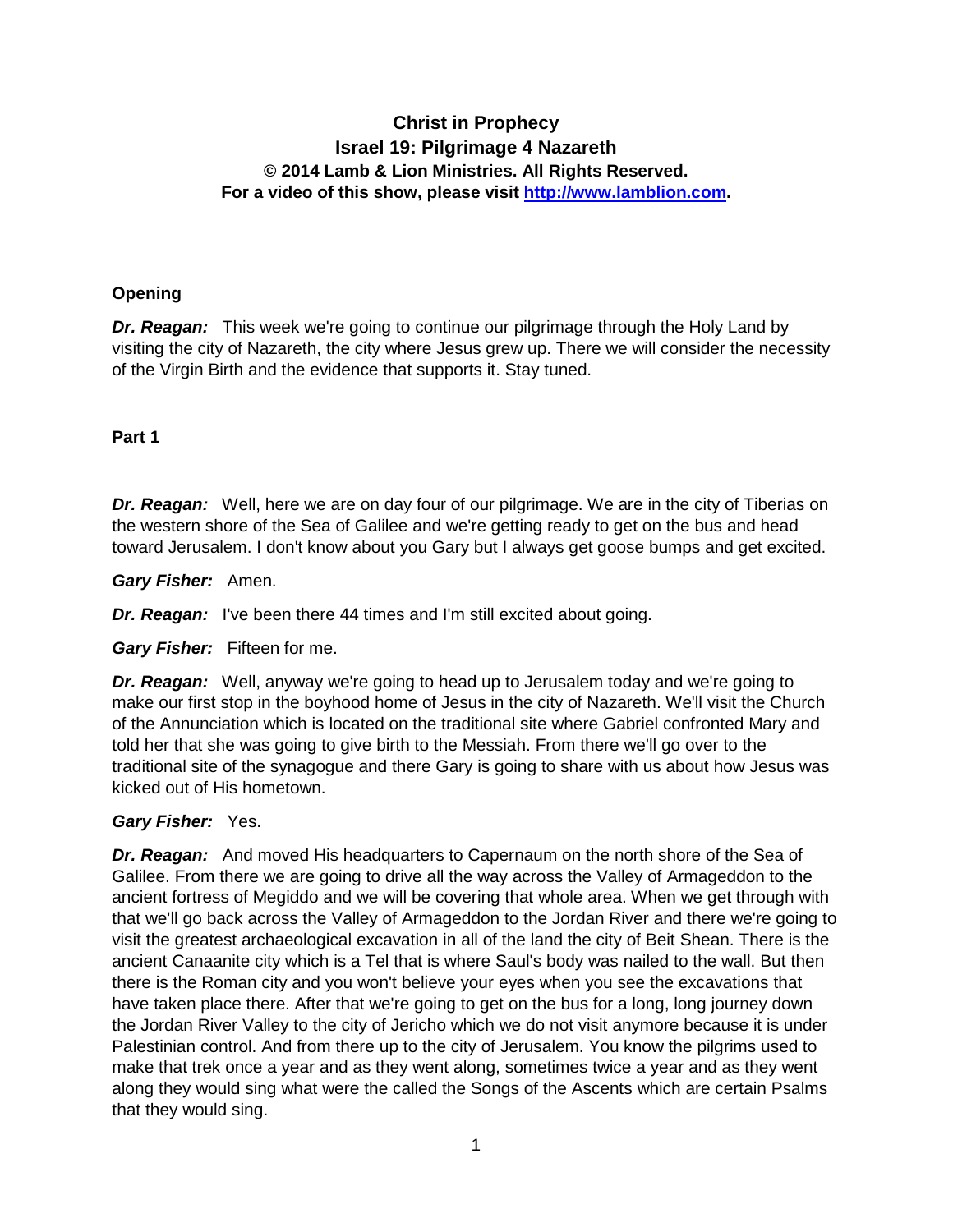#### *Gary Fisher:* Yes.

*Dr. Reagan:* But before we get to those let me ask you Gary which of these sites are you looking forward to the most?

*Gary Fisher:* Well, it's hard to choose but there are so many of them but I think the one that impacts me the most is that little synagogue that's in Nazareth where Jesus announced that He was the Messiah. And it is a testimonial what Jesus said, a prophet is without honor in his own home town. And there are those who try to get in the ministry and they try to make it work but they are in their own town and they want everybody to love them, but if you're preaching the truth everybody is not going to love you. And so it is a testimonial that a prophet is without honor, so if you are going to be in the ministry you need to make your mind up, satisfy God and no one else.

*Dr. Reagan:* That's right, amen brother. And I look forward to hearing what you have to say there at that Nazareth synagogue. Well folks, let's just complete this by taking a look at one of the Psalms of the Ascents, just a portion of it, those Psalms are in the 120's in the book of Psalms and one of them is Psalm 125 which says, "Those who trust in the Lord are like Mount Zion." Now Mount Zion is a symbolic term for Jerusalem. There is a Mount Zion in Jerusalem but it's used here to refer to Jerusalem. "Those who trust in the Lord are like Mount Zion which cannot be moved but abides forever. As the mountains surround Jerusalem so the Lord surrounds His people from this time forth and forevermore."

*Gary Fisher:* Forevermore, praise the God.

*Dr. Reagan:* May the Lord surround our bus with angels today.

- *Gary Fisher:* Amen.
- *Dr. Reagan:* And escort us all the way to that glorious city of Jerusalem.
- *Gary Fisher:* Hallelujah.
- *Dr. Reagan:* Alright, let's go.

#### **Part 2**

*Dr. Reagan:* I'm standing here on the streets of Nazareth and we are getting ready to go up to the Church of the Annunciation the traditional site where Gabriel announced to Mary that she would be the mother of the Christ child. And I wanted to just pause here and show you something that is the height of arrogance. The Muslims in this town have put up a sign over here that says, "Whoever seeks a religion other than Islam will not be accepted of him, and hereafter he will be one of the losers." They also have another sign a little further down that says, "God has no son." Now stop and think about that for a moment. What if we as Christians were to go to Mecca and put up a sign like this declaring Jesus as the Son of God to Muslims as they're entering their holy place? There would be a slaughter, wouldn't there?

*Gary Fisher:* Yes.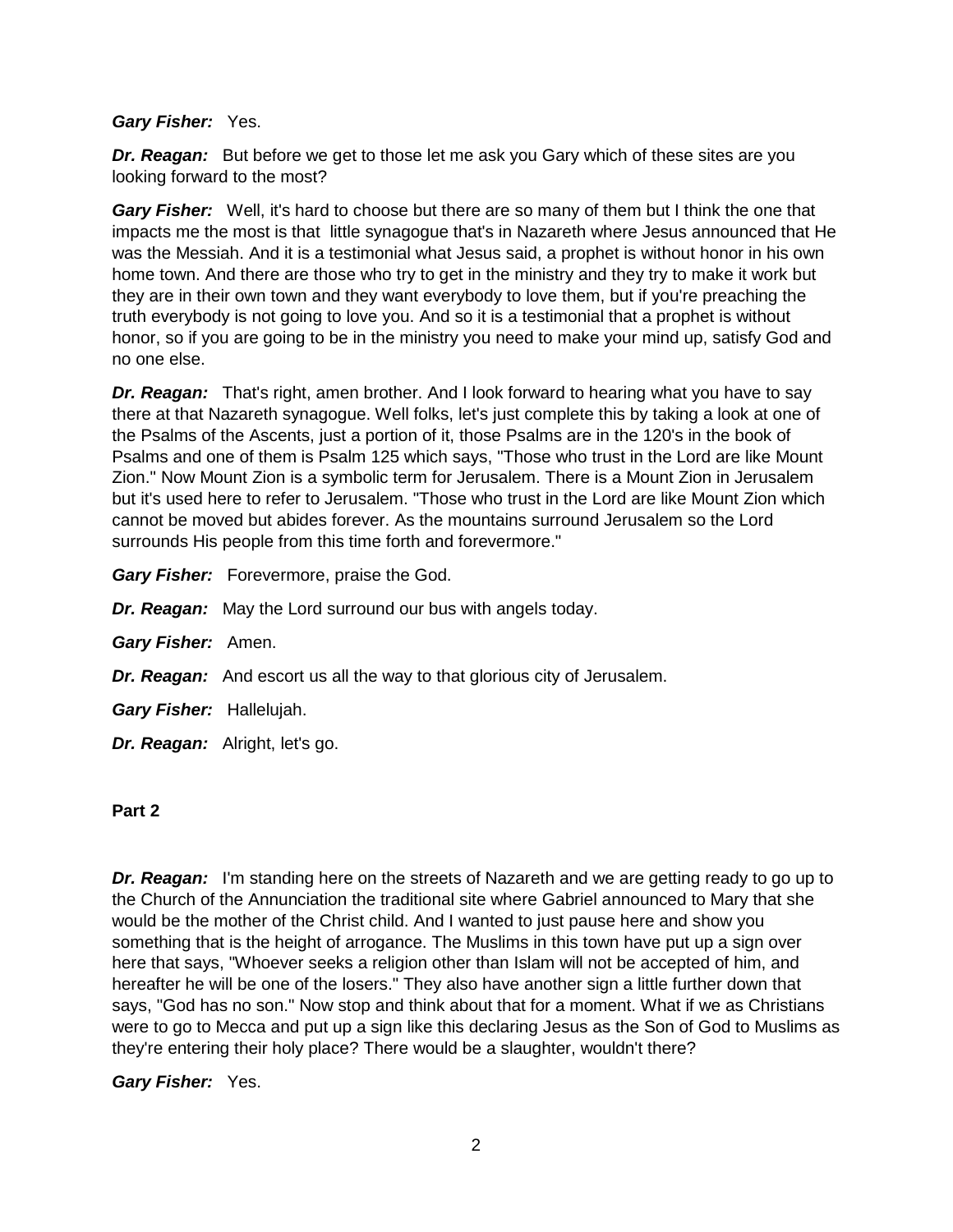*Dr. Reagan:* But they feel that they have the right to do that. That is that so called, peaceful and tolerant religion. It is not peaceful, it is not tolerant. In fact a few years ago the Muslims came here and they took over a square that is located over here to my left a little area over here and they camped out and announced that they were going to build a mosque that would be taller than the Church of the Annunciation because they figure if it is taller than that means their religion is superior. The Israeli government put up with that for about six months, came over here one night raided the camp and cleared them all out and built a park over there. But this is the kind of arrogance we see all over the Middle East.

This is the magnificent Church of the Annunciation which was dedicated in 1969. It is located in the center of Nazareth and is situated on the traditional site where the angel Gabriel appeared to Mary, the mother of Jesus. The church features pictures of the Madonna with child that were contributed by nations all over the world. This is the modernistic version of Madonna and child that was donated by American Catholics. This is a more traditional version that was contributed by the Catholic community of China.

Alright, if you have you Bibles handy turn over to Luke chapter 1 and we're going to focus on that chapter right now. And I'm going to make two points in this chapter, the first one has to do with what Gabriel had to say to Mary. So here we go, Luke chapter 1 beginning with verse 26, it says, "Now in the sixth month the angel Gabriel was sent by God to a city of Galilee named Nazareth." In the sixth month of what? Well if you go back up to verse 24 it says, that Elizabeth the aged wife of Zacharias the priest had become pregnant in her old age. So this is in the sixth month of Elizabeth's pregnancy. Now, we do not know for sure how Mary was related to Elizabeth. Some have argued that they were cousins but because of Elizabeth's advanced aged probably she was Mary's aunt but they were kinsmen in some way. So in the sixth month of Elizabeth's pregnancy Gabriel, the angel of God was sent to the city of Galilee named Nazareth to a virgin betrothed to a man whose name was Joseph of the house of David, the virgins name was Mary. This comes to the next point that is very important, and that is we think of Mary as a mature woman, Mary was not, at most Mary was 14 years old, at most. That was the age of betrothal, 13-14, still is in this part of the world. So she was around 14 years of age. Joseph was probably much older. In fact many think he was a very elderly man who died shortly after their marriage but we don't know that. But she was a young woman, she was a girl, 14 years old. And for that reason I think that we need to put more emphasis on Mary the Protestant world has never emphasized Mary because the Catholic world has put so much emphasis on her and we've gone to the opposite extreme and she is a wonderful role model for teenage girls. She grew up in an Orthodox home, we know from what is read here that she knew the Scriptures by heart, that she was a person who had great faith. That she was a person who believed with all of her heart in God, and believed in the promise of a Messiah. So look what it says here, "She was betrothed to a man named Joseph." That means that actually she was married although the marriage had not be consummated, betrothal was considered the beginning of the marriage. So it goes on, "And having come in the angel said to her, 'Rejoice highly favored one, the Lord is with you blessed are you among women." Verse 29, "But when she saw him she was troubled at his saying and considered what manor of greeting this was. And then the angel said to her, "Do not be afraid Mary for you have found favor with God."

Now we come to the most important part and this is eight promises that Gabriel made to Mary. Now look he makes eight promises. You will conceive in your womb, first promise. Number two, you will bring forth a son. Number three, you will call His name Yeshua, the salvation of God.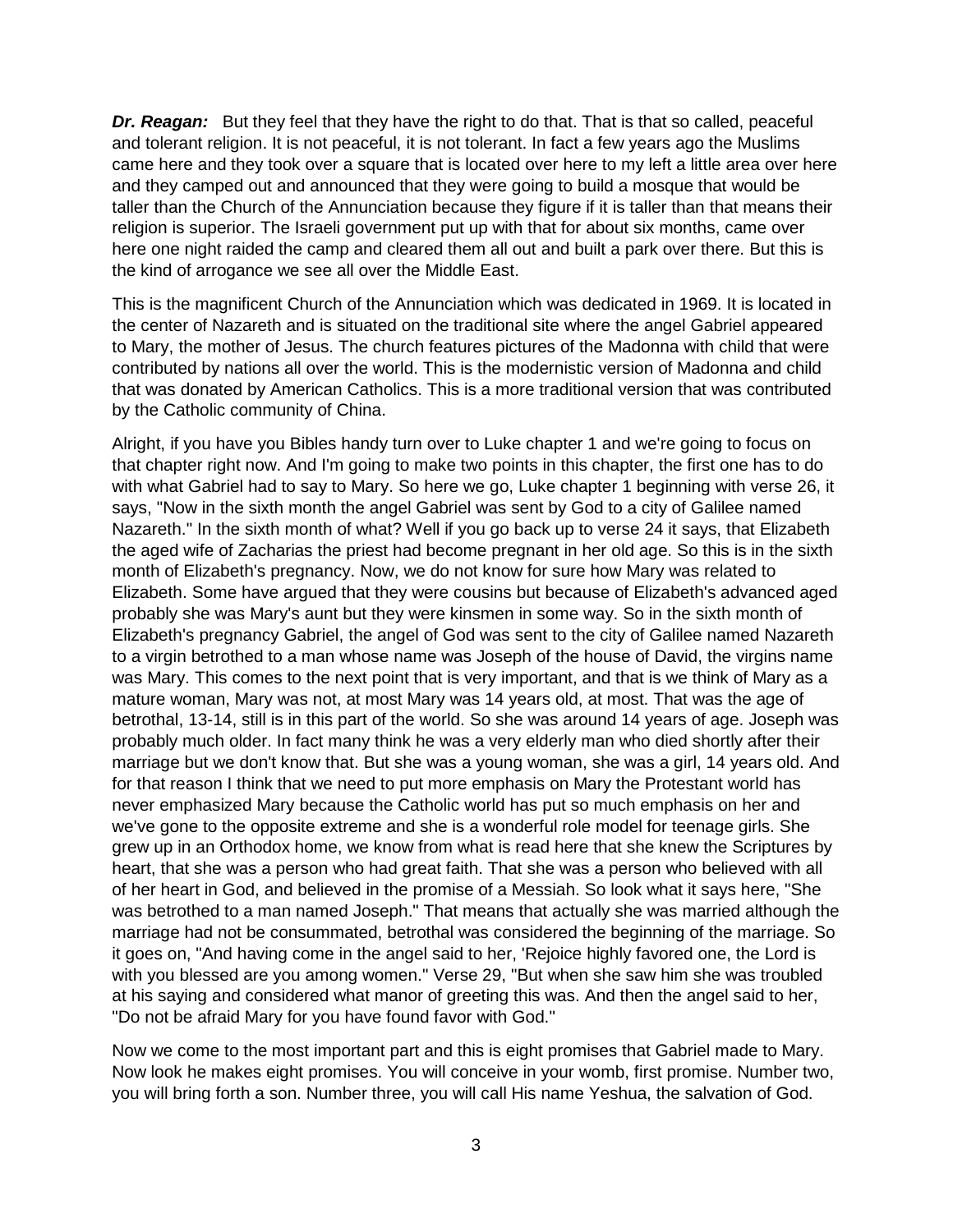Number four, He will be great. Number five, He will be called the Son of the Highest that means He is going to be God in the flesh. The next one, the Lord God will give Him the throne of his father David. Number seven, he will reign over the house of Jacob forever, and of His kingdom there will be no end. "And then Mary said to the angel, 'How can this be since I do not know a man?'" She may have been 14 but she knew how babies were conceived. This was the first evidence right here that she truly was a virgin. She says, hey, how can this happen I have never known a man? "And the angel answered and said to her, 'The Holy Spirit will come upon you and the power of the Highest will over shadow you, therefore also that holy one who is to be born will be called the Son of God.'" You are going to give birth to the Messiah, God in the flesh. "'Now indeed,' Gabriel tells her, 'Elizabeth your relative has also conceived a son in her old age, and this is now the sixth month for her who was called barren. For with God nothing is impossible."

And Mary look at what she says, "'Behold, the maid servant of the Lord. Let it be according to your word.' And the angle departed from her." That was a great statement of courage on her part. She knew the Law. She knew that if she became pregnant before the wedding ceremony that she could be divorced by her husband. She knew that she could be put to death by stoning, she knew all that, she understood that. And yet she said, "Let the Lord's will be done." This was a girl of incredible faith.

Let's stop there for a moment and go back to those promises. Now look at the promises. Number one, you will conceive in your womb, fulfilled. Number two, you will bring forth a son, fulfilled. Number three, you shall call his name Yeshua, fulfilled. Number four, He will be great, the greatest man who ever lived, we measure history from his birth. Number five, He will be called the Son of the Highest, God in the flesh, and that is exactly what has happened. But that's only five of the promise, the last three I call the forgotten promises of Christmas because at Christmas we focus on this and we forget about the last three. The last three promises are unfulfilled. Look at what it says, "The Lord God will give Him the throne of His father David; He'll reign over the house of Jacob forever; His kingdom there will be no end." Those three promises are unfilled. Jesus has never reigned from the throne of David, never, the throne of David is one place, the throne of David Psalm 121 is in Jerusalem. Revelation chapter 3 says that Jesus is currently sitting on His Father's throne. And He says there in Revelation, "Just as I have the privilege of sitting next to my Father on His throne. When I return I will give to all believers an opportunity to sit next to me on my throne." His throne is the throne of David. That means every one of us in our glorified bodies are going to have our day, our opportunity to sit next to Jesus Christ on His throne as we reign with Him. So Jesus is not on the throne of David, He is on the throne of God at His right hand right now that is yet to be fulfilled. And then the next one it says, "And He will reign over the house of Jacob forever." He has never reigned over the house of Jacob, that's the Jewish people. That reign will begin with the millennial reign when He will start reigning over the Jewish people.

And those who do not believe in that spiritualize these last three promises, they just completely spiritualize them. They say, "Well they don't mean what they mean--what they say. The throne of David is where Jesus is now. The house of Jacob is the Church." The Bible never refers to the Church as the House of Jacob, that's called spiritualization making the Scripture mean anything you want it to mean. And then the last one says, "His kingdom will have no end." When He begins that Millennial Kingdom there will never be an ending to it, it will start then it will go into the eternal stage on the New Earth, He will continue to reign forever and ever and ever. But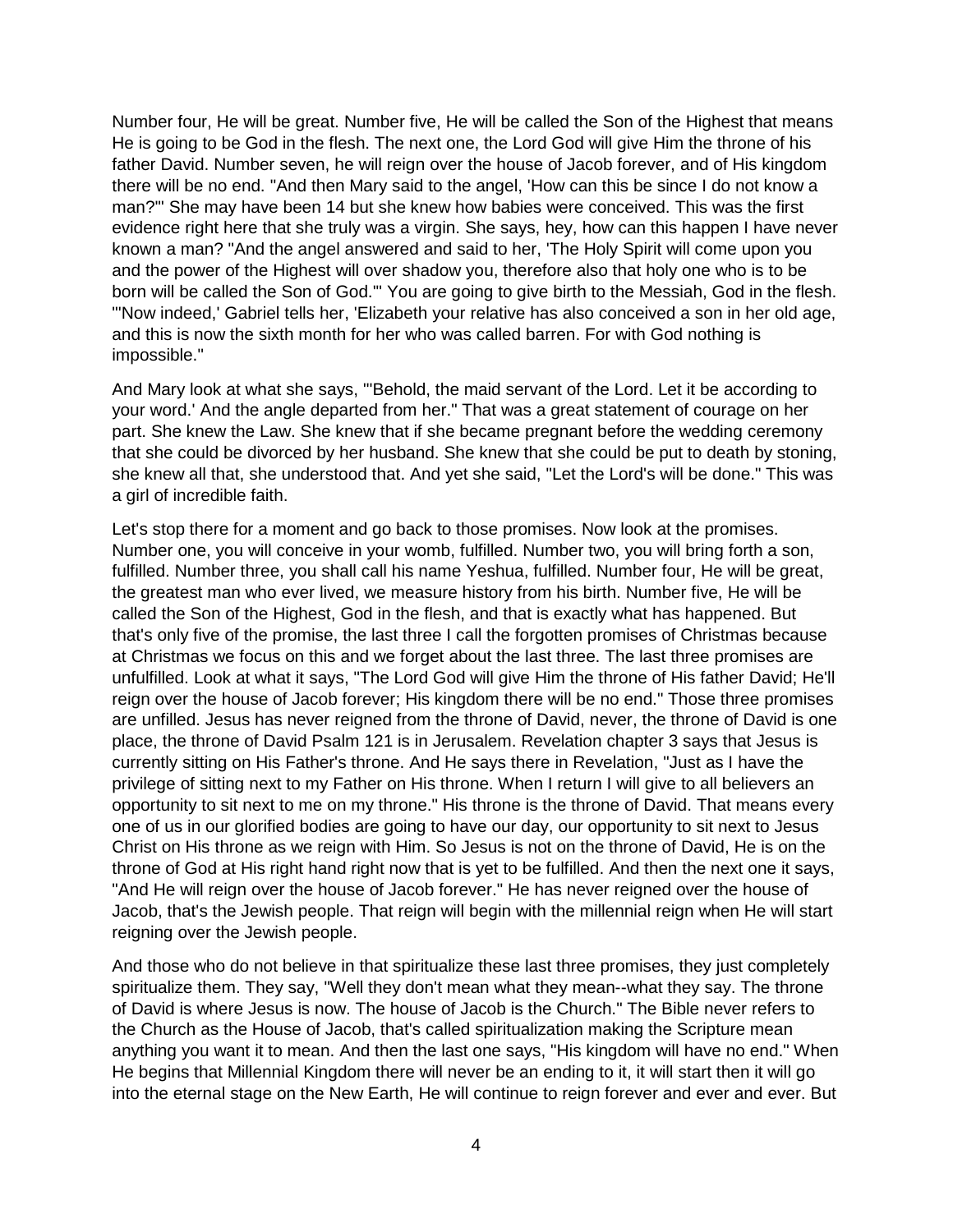that particular kingdom there, the kingdom promised when He came has not yet been established. That kingdom is yet future and it will be when the Lord Jesus Christ returns. I don't think it makes any sense at all to say that the first five promises meant what they said but the last three do not mean what they say. I think they mean what they say.

Now, let's continue reading the story go to verse 39, "Now Mary arose in those days and went into the hill country with haste to a city of Judah." We do not know in the Scriptures what city that is but we know from tradition that is the village of Ein Kerem which is located just outside the city of Jerusalem a beautiful, beautiful village. And there is a church there built to honor the meeting of Mary with Elizabeth. And it says, "She entered the house of Zacharias," that is very important this is a priestly family, "and greeted Elizabeth and it happened," I love this, "when Elizabeth heard the greeting of Mary the babe leaped in her womb." Who's that? John the Baptist, he's turning somersaults in his mother's womb he's so excited to be in the presence of the Savior. I love that. "The babe leaped in her womb and Elizabeth was filled with the Holy Spirit. And when she was filled with the Spirit," she was given a word of knowledge, a supernatural word of knowledge. Look what it says, "Then she spoke with a loud voice and said, 'Blessed are you among women and blessed is the fruit of your womb.'" She didn't even know that she was pregnant yet but she spoke it. "But why is this granted to me that the mother of my Lord," see she knows not only is she pregnant, but she is the mother of the Messiah, "should come to me. For indeed as soon as the voice of your greeting sounded in my ears the babe leaped in my womb for joy. Blessed is she who believed for there will be a fulfillment of those things which were told her from the Lord." And Mary said and this is a Hebrew song and she begins to sing, "My soul magnifies the Lord, and my spirit is rejoiced in God my Savior." And then the rest of her song is a quotation of Hebrew prophecy, she knew the Scriptures by heart. And she is quoting the prophecies and talking about how they will be fulfilled in the birth of her Son.

Now look at the evidence of the Virgin Birth here. Not only is the divinity of Jesus under attack but the Virgin Birth is under attack as never before. You can even find evangelical leaders questioning it these days. I say to you without stuttering that the Virgin Birth is essential to the faith. If Jesus was not virgin born, He was not who He said He was. He was not God in the flesh. He could not be born naturally because He would have a sin nature. His divinity depended upon that virgin birth. He was born of the Holy Spirit and not of a man. And look at the evidence of the Virgin Birth here, first of all Mary's reaction. "How can I have a baby when I've never known a man?" That's the first evidence of the Virgin Birth. The second evidence is the first thing she did when she became pregnant was run to relatives and share the news. How many girls have you ever known who were pregnant outside of marriage who wanted to get on the phone and call all the relatives and share the news? They usually want to hide it, they are ashamed, they are embarrassed. Although increasingly in our society that's not true. But in that society, man alive, you don't get on the phone and call everybody and tell them you are pregnant. And look what else not only did she do that she ran to a priestly family, a priestly family, it was the obligation of the priest to report her to the authorities, try her and stone her to death, and yet she went because she was completely innocent. She probably didn't even think about the consequences of that. And then when she gets there it is confirmed to her by God in a miraculous way as John the Baptist jumps in his mother's womb, and Elizabeth speaks a word of knowledge that she is pregnant with the Christ child. What a passage this is. You know I want you to notice something there and I'm not going to talk long about this because of where we are, but notice what she says at the beginning of her song. "And Mary said, 'My soul magnifies the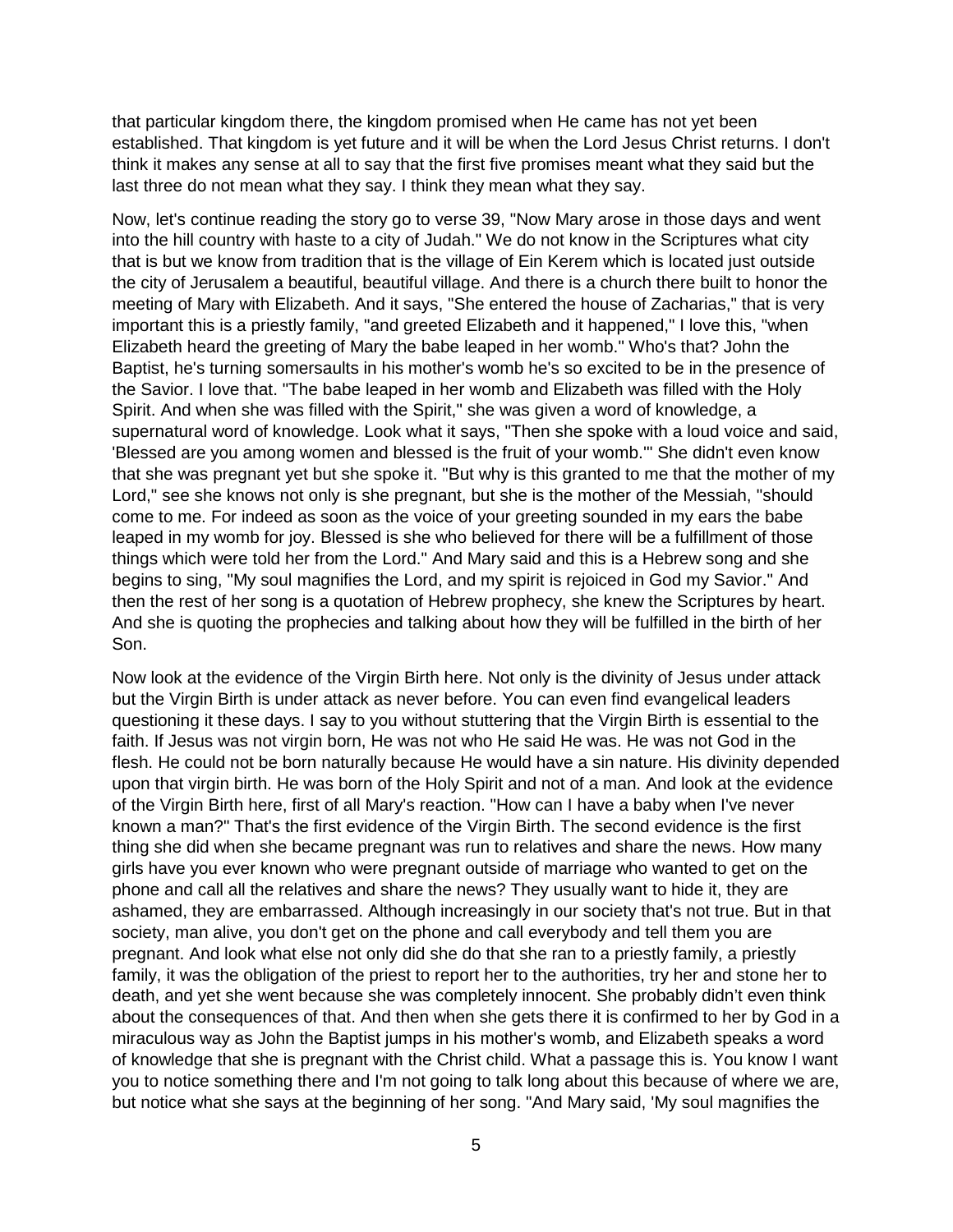Lord, and my spirit has rejoiced in God my Savior.'" She knew she needed a Savior, just like I need a Savior, and you need a Savior. She knew she was not sinless. She knew that she needed a Savior and she rejoiced that she was going to give birth to the very one who was going to make it possible for her to be reconciled to God.

I want to end by emphasizing verse 37. It's a verse that I'm claiming in prayer every night all through the day, and every evening, with God nothing is impossible. Whatever is in your life right now that is causing some lack of peace or disturbance, whether it be the sickness of a wife in my case, or whether it be a decision you are trying to make about business or a job career, or whether it be a relationship that is messed up, or whether it be a child who has gone astray and broken your heart. Nothing is impossible with God.

I had some folks yesterday at lunch share with me about a daughter of theirs who has gone astray. And a situation that seems hopeless, that seems that there is no possibility that she could ever come back from where she's gone. And yet I've seen it happen twice in my lifetime. We had two daughters, Ruth and Rachel. And the younger daughter came out of the womb a rebel. There were many times when my wife and I looked at each other and said, "Did these two daughters come out of the same womb? I mean how could this be?" One was so compliant and the other one was so rebellious. She nearly drove us crazy. At age 16 she just disappeared off the face of the earth, we got up one morning she wasn't there. For eight months we did not know whether she was alive or dead. We went to the police they could care less, they said, "Don't bother us. She'll come back. She'll come back." We never could get the police interested.

And we finally after two or three months of looking for her we would drive the streets every day. We called all the friends. We could not find anything. She had planned this for a long time. We finally just got on the floor on our faces and we said, "God we've done everything we've can. We can't do anything anymore. We are just at our wits end." And lying on the floor on our faces holding hands we said, "Lord, we turn her over to you and we feel sorry for you that you have to deal with her. But we're putting her in your hands and we're going to rely on you."

And about a month later I got a phone call one Sunday afternoon and this man said, "Hello, are you Dave Reagan?" I said, "Yes." He said, "Do you have a daughter named Rachel?" I said, "Yes." He said, "Well she is sitting in my living room. I am the pastor of so and so church in Shelbyville, Indiana," I believe it was. Said, "She's been up here for six or eight months working at a fast food restaurant and attending my church every Sunday." And he said, "She told me she had run away, and I told her you have to call your dad right now."

During that period she was gone every time we turned on the TV there was a story about a runaway being raped, a runaway being killed, one they even cut off both arms and threw them on the side of the road. Satan was just attacking, and attacking, and attacking. And suddenly there she was going to church all the time. I don't know. She came back, she didn't turn around. We kept praying, and praying and praying.

Today she is the director of our ministry. She has a wonderful marriage. She has two children. She has two grandchildren. And she is a pillar of the faith. And it was just prayer, pray, pray, pray, never give up. Believe in the impossible. And then out of her womb came a little girl who was more rebellious then her. And I thought there really is justice. There really is justice.

So I've seen God do it two times, radically, radically. And all I can say to you is nothing is impossible with God. Don't give up just keep praying and praying. I often tell people when they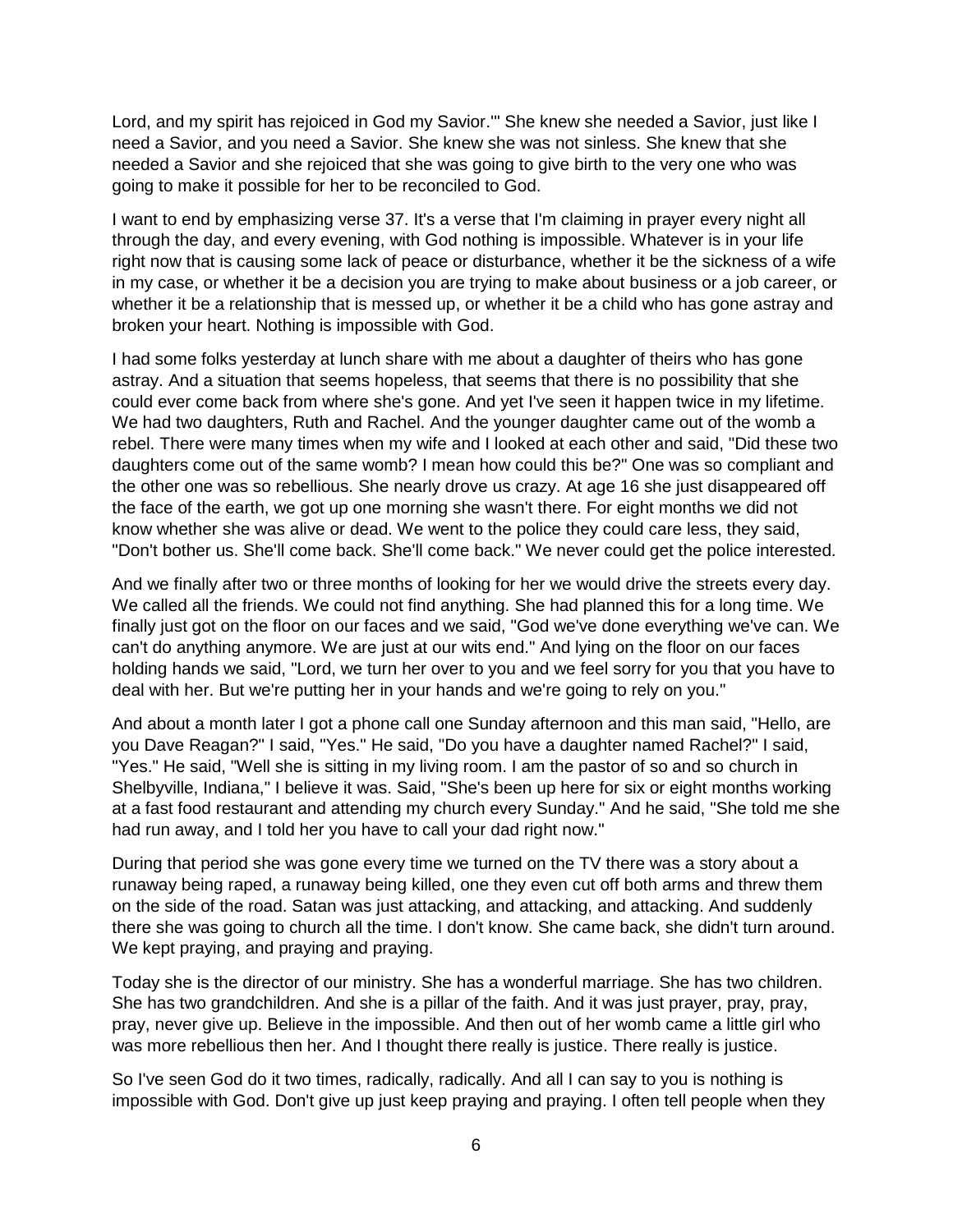come up and ask for prayer and it's for a rebellious child and it is some grandmother who is just filled with tears, and I say, "Let me tell you if you've got a grandma who's a believer praying for you, you do not have a chance, God will get you." If He has to hit you over the head with a 2x4 He's going to get you sooner or later. Don't give up praying. So whatever it is that you need the Lord's touch reach out to Him, reach out in faith and keep praying, and keep praying. He will hear and He will answer in His own time, but in the meantime He'll be drawing you closer, and closer and closer to Him. Sometimes He has to have these things in our lives to get our attention, our attention, and get us drawn close to Him.

#### **Part 3**

**Dr. Reagan:** The portion of day four of our Holy Land pilgrimage that we have shown you thus far gets us only through about the middle of the day. We spend the rest of the day at two spectacular archaeological sites, the fortress of Megiddo in the Valley of Armageddon and the city of Beit Shean in the Jordan Valley. Next week we will show you footage from these sites and present a teaching I made at Megiddo about the nine wars of the end times. To conclude this program let's go back to the city of Nazareth to the traditional site of the synagogue that existed at the time of Jesus. My colleague, Gary Fisher, presented a teaching there.

*Gary Fisher:* Now this is a quote from Isaiah 61, all the traditional Jewish people that are gathered know that Isaiah 61 is a prophetic prophecy about the Messiah. Jesus is in Nazareth, not a likely place to start an international ministry, it spans over several centuries. He gets the scroll of Isaiah like we're holding our Bibles and He reads this, "The spirit of the Lord is upon me, because He has anointed me to preach the Gospel to the poor. He has sent me to proclaim liberty to the captive, heal up the broken heart, recovery of sight to the blind, to set at liberty those who are oppressed, and to proclaim the acceptable year of the Lord." He closes the book. He hands it to the attendant. And all eyes are fixed because He has just said, I am the fulfillment of Isaiah 61. Now I still want before I continue the point, I still want you to consider what has happened here. Why hasn't Jesus gone to TBN and CNN and ABC and CNBC and all the other BC's and told them? He is getting ready to start this great ministry and He wants all this exposure. How come that didn't happen? A principle is at play here that God and Jesus knew very well, and that principle is God has chosen the foolish things of the world to confound the wise. Here's another question: Why is Jesus starting His ministry up here? The center of theology in Israel is down in Jerusalem. Why doesn't Jesus go to Gamaliel the greatest teacher alive at that time to the big seminary down at Jerusalem and go in there and say, "Gamaliel I really need a conference with you. Would it be ok if I asked for five minutes of your time?" When they get in there they sit down and Jesus who should have said, "Gamaliel I'm getting ready to start this international ministry. I'm going to have a whole bunch of followers, it's going to span several centuries and I need 12 of your best men to help me, Dr. this, Dr. that." Is that what He did? No. Jesus is up here. He has opened the scroll of Isaiah. He has read to these people that He is the Messiah. And all eyes are fixed on Him. Now He's not from the theology center down in Jerusalem. So His legitimacy is in question to begin with. What would be the likely success of a ministry like that if we were to start one today? No exposure, from the wrong side of the tracks. A little bitty village, has no TV, no radio, no nothing, just out in the middle of nowhere, no